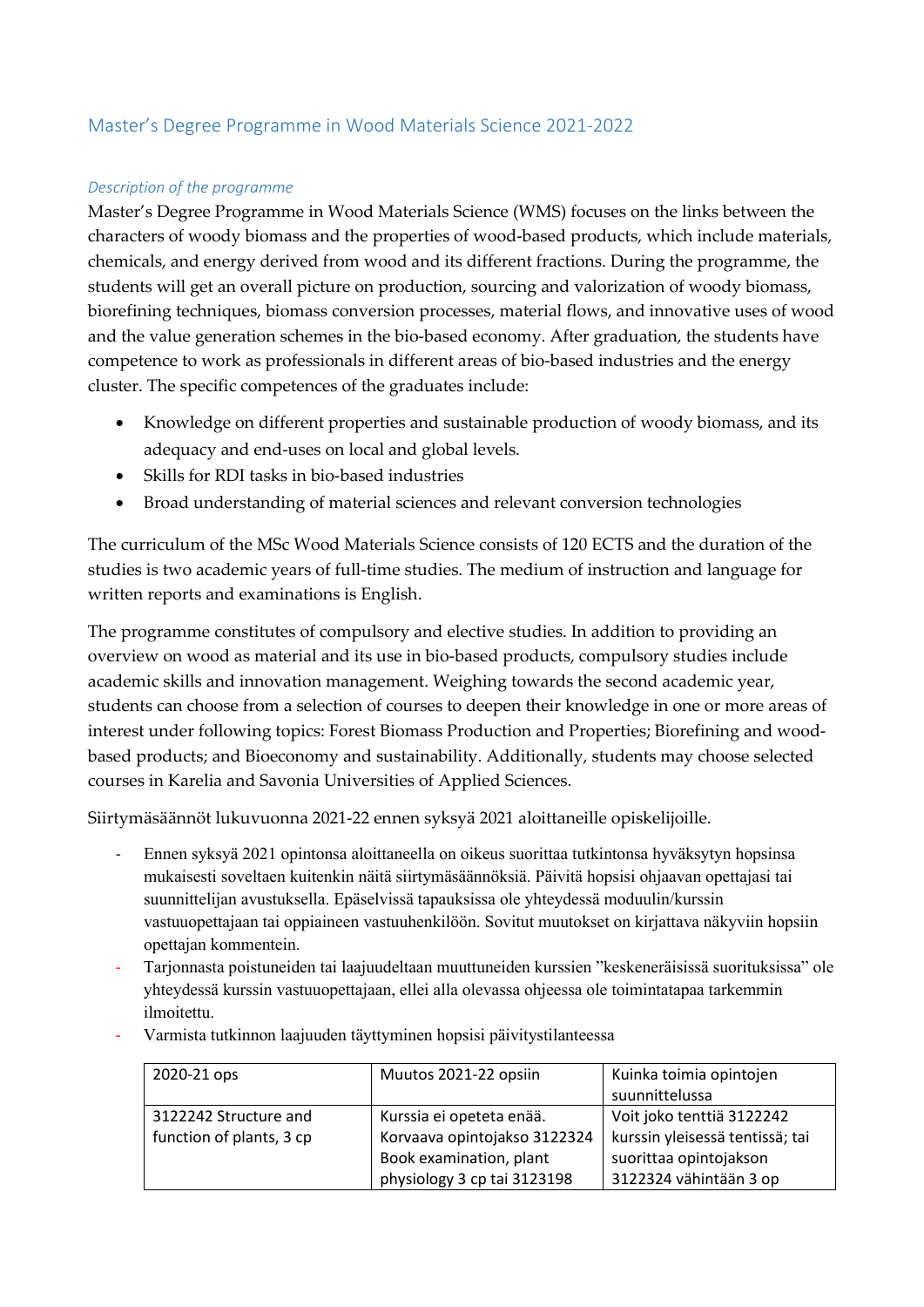| Function of plants in changing   laajuisena; tai suorittaa kurssin |                          |
|--------------------------------------------------------------------|--------------------------|
| enviroinment, 8 cp                                                 | 3123198 8 op laajuisena. |

## Curriculum for MDP Wood Materials Science (120 ECTS)

### *Compulsory studies, 97 ECTS*

| 3513061 | Academic Skills in Forest Sciences                     | 1,5 ECTS |              |
|---------|--------------------------------------------------------|----------|--------------|
| 3513142 | Basics of Wood Materials Science                       | 4 ECTS   |              |
| 3622111 | Basic Statistics in English                            | 5 ECTS   | $\mathbf{I}$ |
| 3514017 | Industrial Forest Biotechnology and Biorefining        | 6 ECTS   | IV           |
| 8020270 | Information Skills and Sources in Science and Forestry | 1 ECTS   | I            |
| 3513135 | <b>Innovation Management</b>                           | 4 ECTS   | IV           |
| 3513162 | Laboratory Practices and Methods for Wood Materials    | 5 ECTS   | Ш            |
| 3513139 | Master's Thesis                                        | 30 ECTS  | I-IV         |
| 3513141 | Maturity test                                          | 0 ECTS   | IV           |
| 3513130 | Organic and Biomass Chemistry                          | 6 ECTS   | I            |
| 3513147 | Perspectives to Bioeconomy                             | 6 ECTS   | Ш            |
| 3513136 | Practical Training in Wood Materials Science           | 10 ECTS  | Summer       |
| 3513148 | Research Methodology in Forest Sciences                | 3,5 ECTS | $\mathbf{I}$ |
| 3513159 | Structure and Properties of Wood-based Materials       | 5 ECTS   | I            |
| 3513166 | Thesis Seminar in Wood Materials Science               | 2 ECTS   | I-IV         |
| 3352578 | Wood-based Solid and Composite Materials               | 5 ECTS   | H            |

#### *Elective studies, choose 18-23 ECTS*

| 3312073 | Applications of Photonics                                    | 4 ECTS | $\mathbf{H}$  |
|---------|--------------------------------------------------------------|--------|---------------|
| 3410316 | Basic Principles of Mass Spectrometry                        | 4 ECTS | $I-II$        |
| 3513019 | Bioenergy Markets and Policies                               | 6 ECTS | Ш             |
| 3410364 | <b>Biological Mass Spectrometry</b>                          | 3 ECTS | <b>III-IV</b> |
| 3410336 | Characterization of Methods for Polymers                     | 3 ECTS | IV            |
| 3410365 | Chemistry of Biofuels                                        | 4 ECTS | III-IV        |
| 3513150 | Co-management of Natural Resources                           | 5 ECTS | III-IV        |
| 3513040 | Economics of Multiple-use Forestry                           | 3 ECTS | T             |
| 3513057 | <b>Fibrous Products</b>                                      | 6 ECTS | L             |
| 3513055 | <b>Forest Products Mechanics</b>                             | 3 ECTS | L             |
| 3513151 | International Forest Governance and Environmental Pol        | 5 ECTS | IV            |
| 3352572 | Material Techniques                                          | 5 ECTS | Τ             |
| 3513058 | Measurement, Scaling and Instrumentation                     | 5 ECTS | IV            |
| 3123186 | Optical Methods in Plant Biology and Environmental Re 4 ECTS |        | $I-II$        |
| 3312039 | Paper and Printing Optics                                    | 5 ECTS | <b>III-IV</b> |
| 3410369 | Polymers and Nanomaterials                                   | 4 ECTS | IV            |
| 3513129 | Supply and Energy Use of Lignocellulosic Biomass             | 6 ECTS | I-II          |
|         | Selected studies in Karelia UAS, max 15 ECTS                 |        |               |
|         | Selected studies in Savonia UAS, max 15 ECTS                 |        |               |

#### *Additional studies, choose 0-5 ECTS to complete your studies to 120 ECTS*

| 8015013 | Academic Writing Skills for Students in the MSc Prog   | 3 ECTS | <b>III-IV</b> |
|---------|--------------------------------------------------------|--------|---------------|
| 1130007 | Career Planning                                        | 2 ECTS | on-line       |
| 3352573 | Characterization of Materials                          | 5 ECTS | <b>III-IV</b> |
| 3513127 | Current Issues in Forest Conservation and Biodiversity | 3 ECTS | H             |
| 3122317 | Final Examination in Plant Physiology                  | 7 ECTS | on-line       |